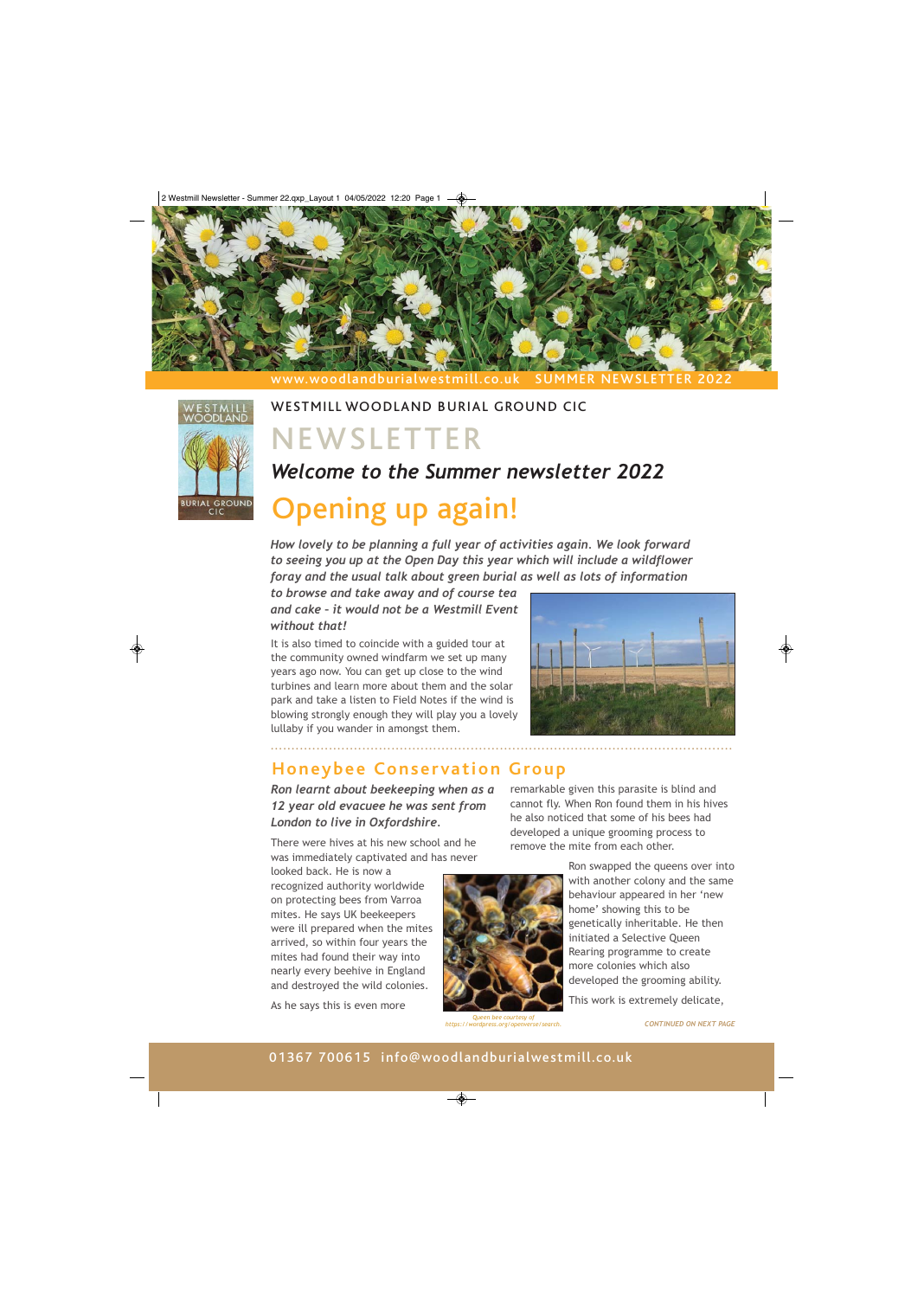*CONTINUED FROM PREVIOUS PAGE*



*Photo of Ron explaining his work to Chris Packham* 

labour intensive and involves artificially inseminating queen bees – work that requires a steady hand and the use of microscopes.

Ron proved that chemical controls are not necessary and built up very healthy disease free colonies which made it even more

heartbreaking when some people broke in and damaged nearly all his hives and burnt his workshops to the ground.

Ron refuses to give up and has managed to resume his conservation work with help from other beekeepers who had previously received his Varroa resistant bees. All of the work by Ron and his group is entirely voluntary and so important in terms of longterm conservation goals.

If you want to know more do visit Stanton Park and look at the hives and the information there. If you want to contribute to the fund by adopting a hive or going on a course then you may contact Ron on his cell phone 07737 400 515 or by email: swindonbeeman@gmail.com

We are honoured to have Ron as a member of our Friends and Family group.

### **The Pregnancy of Death – Erik Wilkinson**

...............................................................................................................

*Reaching 70 some two years ago hit me with biblical force. Three score years and ten had a finality about it and forced the question – "how much longer do I have"?* 

I had until then felt so busy. Though I had been retired for ten years, I still felt time poor.

My father dying and my sense of *Portrait of Erik by Fred Barker*  moving up the production line

to death became a motivation to review and change my life. Also came the realisation that I could have a day or a decade so my *'Pregnancy of Death'* could be short – or long. Ideally, I will go to full term – physically, emotionally and mentally; strong in my partnerships and relationships having reflected on and learnt from my life. Hopefully also having developed a framework to face and approach death. Much work needs to be done!

I started to recognise some of the elements that I felt helped me to create a supportive



framework from pregnancy to death:

*LIVING WITH DEATH:* I felt the importance of embracing the end. My wife and I updated our wills and agreed to review it regularly. We went on a *'Planning Your Own Funeral'* workshop with the coordinator of our local death café. https://deathcafe.com/deathcafe/14045/ We agreed to complete Jane Duncan Rogers *'End of Life Plan'* https://beforeigosolutions.com/

*CROSSING THE GENERATIONS:* Time needs to be invested in relationships – of all ages. I substituted writing minutes and supporting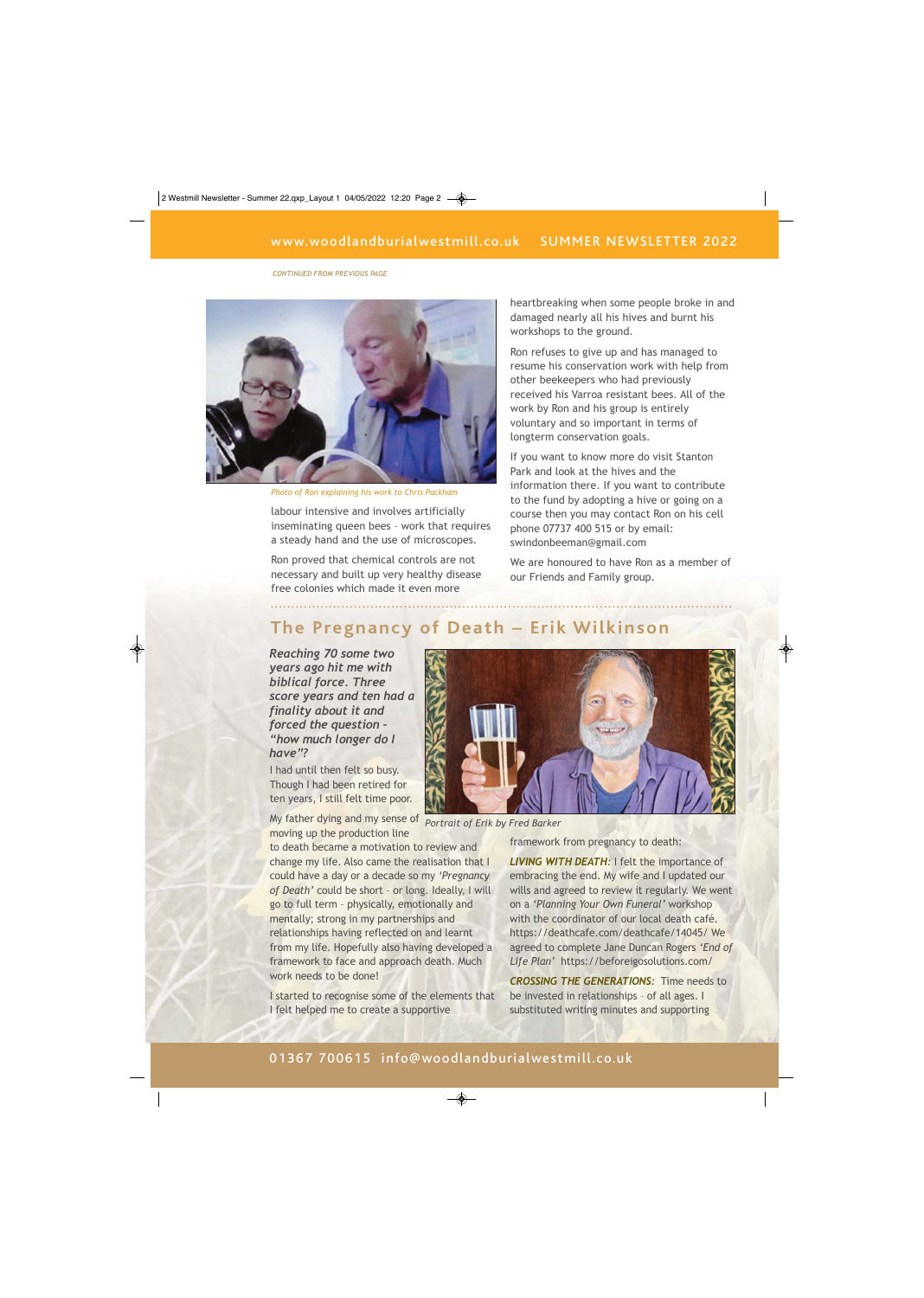groups during lockdown to sending each week over 52 weeks a practical joke to a six-year-old and a three-year-old.

Important for me also is that crossing the generations is not just within the family – e.g. '*Action for Happiness'* events https://actionforhappiness.org/talks The talks make me feel better – and link me with many across the world.

*GETTING FIT:* I recognised my responsibility to my loved ones. Being physically fit links to mental health and reduces the dementia risk. I have joined the local gym and go several times a week.

*ADVENTURE:* I felt the need to do something I had always wanted to do but hadn't. I bought a pump-up tent! – and christened it by visiting a small campsite in Wales whose USP was to bring an enormous Welsh breakfast to your tent. I have converted my Citroen Berlingo so that a camp bed fits in the passenger seat side and that there is space for my pop-up tent and my pump-up tent – for longer stays on campsites. I am going to Scotland to try all three forms of camping. https://nearlywildcamping.org/

*SPIRITUAL:* I wanted time to think paradoxically one of the best You tube videos was by Eckhart Tolle encouraging us to get out of the head and use the senses to access the now.

https://www.youtube.com/watch?v=uzA2YyRs8XA

• Let it unfold: Doing less was partly about facing myself without distractions – but also about positively embracing random opportunities. I followed up a recent talk on Compassion Focussed Therapy; bought the workbook and spent two days going through it. Compassionate Mind workbook

 These are some of elements that for me make up my *'Pregnancy of Death'*. Other elements will evolve I am sure and contribute to my transition through my post 70 pregnancy. Pregnancy brings new life forth; I am hoping that my pregnancy of death will all be about the (long!) journey.

If you have any comments or responses Erik would love to hear from you – erikjohnw@gmail.com

*Here at Westmill we believe there is real value in coming together for our annual events. We know when we come that everyone has their own story of loss and grief and that makes each one of us less lonely and self-conscious.* 

No-one is going to worry if you shed a tear or try to make you change the subject if you want to tell them about the person who died or how it happened.

There are many excellent books available to help us understand and work with our grief and sometimes you really need someone professional to talk to or a group that is meeting specifically to share experiences and offer support to one another.



Erik mentions some of these in his article and locally we have the excellent Shrivenham Bereavement Café (contactable via Rose-Anne O'Hare – 01793 784017) In writing my new book I have heard so much about the value of online support too for people bereaved by Covid. A book that talks in great depth about the value of shared grieving is Francis Weller's Wild Edge of Sorrow. He refers to the many losses we all face alongside bereavement – aging, change of life circumstances and the wider concerns of habitat destruction and the climate emergency. Weller believes that all of us need to unburden ourselves sometimes and get reassurance by being witness to each other's experience.

This is why we so value coming together as a group during the year. Most of our events are open to anyone who just might like somewhere to come whether or not someone they know is buried with us.

Only our Friends and Family Day is a private event.

### 01367 700615 info@woodlandburialwestmill.co.uk